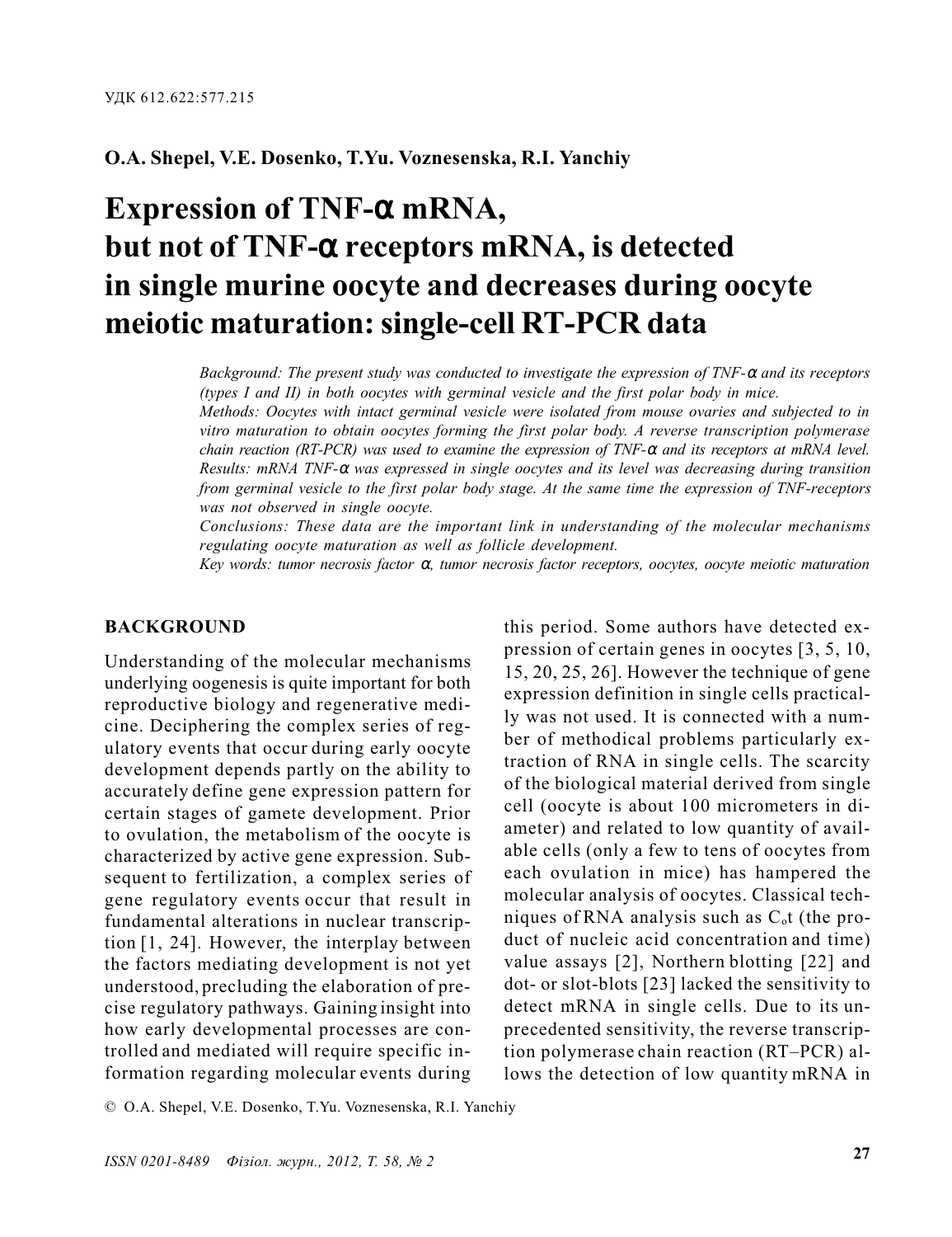individual cells [16]. Several studies have been performed on single oocytes [4, 7, 8, 9, 13]. But these works did not relate to cytokines which play an essential role in oogenesis and folliculogenesis.

Tumor necrosis factor- $\alpha$  (TNF- $\alpha$ ) is the cytokine produced not only by various cells of the immune system, but also by various cells in the reproductive system. It was demonstrated that oocytes are an important source of TNF- $\alpha$  and that the onset of oocytic TNFα expression occurs around birth. TNFreceptors are localized on oocytes, granulosa cells and interstitial cells allowing for the possibility of autocrine or paracrine actions of TNF- $\alpha$  [11]. Several studies have shown that TNF- $\alpha$  plays an important role in follicular and luteal development, ovulation, and modulation of theca and granulosa steroidogenesis [19, 21]. Although the presence, modulation, and possible role of TNF- $\alpha$  has been extensively explored in ovarian function, the expression of TNF- $\alpha$  and its receptors has not been investigated in the murine single oocytes on two stages of oocyte development (germinal vesicle-intact oocytes and oocytes forming the first polar body). Thus, we first examined the expression of TNF- $\alpha$  and its receptors (types I and II) in both oocytes with germinal vesicle and the first polar body in mice. Obtained data indicated that mRNA TNF- $\alpha$  was only expressed in single oocyte and its level decreased during transition from germinal vesicle to the first polar body stage. That is the important link in understanding of the molecular mechanisms regulating oocyte maturation as well as follicle development.

## **METHODS**

## Animals and cells

Experiments were carried out on mature CBA female mice (18-20 g) in accordance with the International Principles of the European Convention concerning the protection of vertebrates. Mice were kept on a 12-12 hour lightdark cycle with free access to food and tap water.

Follicles were separated from ovaries and then cumulus-oocyte cellular complexes were extracted mechanically. Oocytes were mechanically denuded from cumulus cells by repeated pipetting [5] with flame-drawn glass pipette tips, whose inner diameters were slightly larger than oocytes' diameters [18]. Oocytes were washed three times with maturation medium. Atretic oocytes, as determined by their granulated appearance, were separated from healthy oocytes [12]. In order to obtain oocytes with the first polar body oocytes were cultured for 20 hours at 37°C in DMEM ("Sigma", USA), supplemented with 5% fetal bovine serum, penicillin (100 units/ ml) and streptomycin  $(100 \mu g/ml)$ ; ("Sigma", USA). Thus in experiments were used oocytes with intact germinal vesicle just after collection from their follicles and oocytes forming the first polar body after 20 hours of culture.

RNA Extraction and Reverse Transcriptase Polymerase Chain Reaction (RT-PCR)

Total RNA was obtained from fully grown, germinal vesicle-intact single oocytes and oocytes forming the first polar body using the mRNA extraction kit (Invitrogen, USA). Isolation of total RNA from oocyte before reverse transcription (RT) was absolutely necessary because RNA in oocyte formed complexes with specific message ribonucleoprotein.

First-strand cDNA synthesis was carried out by incubating of total mRNA from single oocyte with 0.2 µg/ml Random Hexamer primer (Fermentas, Lithuania) at  $70^{\circ}$ C for 1 min. A reverse transcription reaction was then prepared with the above mRNA/primer mix in 50 mM Tris-HCl (pH 8.3), 50 mM KCl, 4  $mM MgCl<sub>2</sub>$ , 40 mM dithiothreitol (DTT), 1 mM of each dNTPs (Fermentas, Lithuania), 40 U of RNase inhibitor RiboLock (Fermentas, Lithuania), 20 U M-MuLV Reverse Trascriptase (Fermentas, Lithuania). The samples were incubated at  $37^{\circ}$ C for 2 h.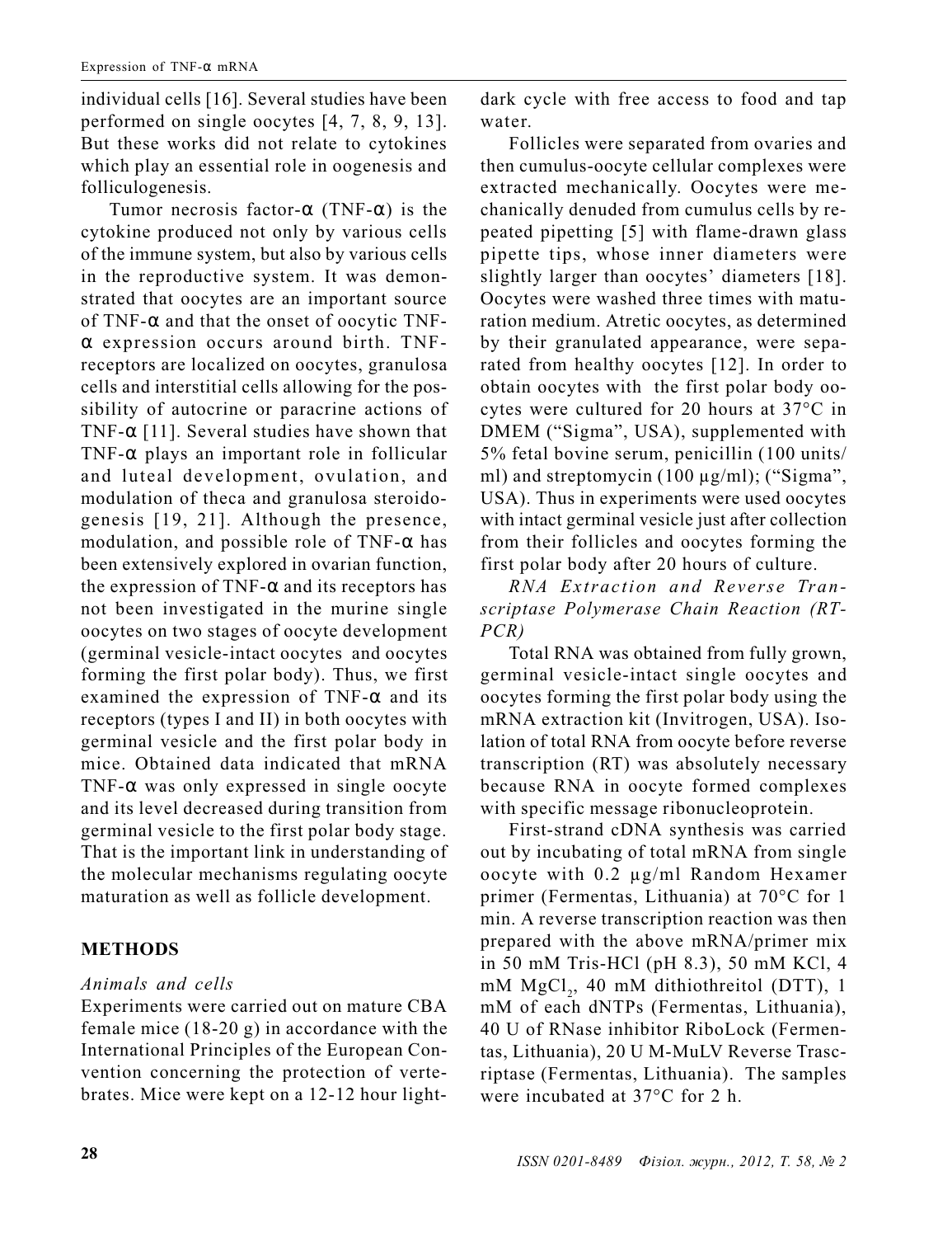First-strand cDNA of single oocytes obtained after RT was used for carrying out of two rounds of polymerase chain reaction (PCR) with application of specific primers for TNF- $\alpha$ , its receptors and house keeping gene GAPDH (tabl). Reaction mixture for amplification was containing 25 mM  ${MgCl}_2$ , 0,5 U Taq DNA polymerase, 200 µM of each dNTP, 5 pM each of primers (or 20 pM at carrying out of the second round of amplification) and deionized water to receive total reaction volume of 25 µl. At carrying out of the second round of PCR were used the same components of reaction mixture with addition in each test-tube of  $7 \mu l$  product from the first round of PCR. The first round of amplification consisted of 25 cycles and it was carried out with the following conditions: denaturation at 94 °C for 20 sec, annealing at 54 °C for 60 sec and then elongation at  $72^{\circ}$ C for 60 sec. Thermophrofile for the second round was: 94 $\rm ^{\circ}C$  for 40 sec, 55  $\rm ^{\circ}C$  for 60 sec and 72 $\rm ^{\circ}C$ for 60 sec repeated for 45 cycles for all pair of primers. PCR was performed in termocycler GeneAmp System 2700 ("Applied Biosystems", USA). Each experiment was repeated nine times. The resulting PCR products were then assessed by electrophoresis in 2.5% agarose gel containing ethidium bromide. Visualisation and luminance estimate were performed with application of transilluminator and software ViTran ("Biokom", Russia).

The data were evaluated statistically using Student's t-test for pairwise comparisons. Values were considered significantly different if  $*P < 0.05$ .

| List of PCR primers used for experiments and PCR product size |                                                                                            |  |                 |
|---------------------------------------------------------------|--------------------------------------------------------------------------------------------|--|-----------------|
| Gene                                                          | Sequence of primers (forward, reverse)                                                     |  | Product size/bp |
| $TNF-\alpha$                                                  | forward 5'- ATG AGC ACA GAA AGC ATG ATC -3' reverse 5'- GTC TGG GCC ATA GAA CTG AT -3' 230 |  |                 |
|                                                               | TNFR-I forward 5'-CTG CTG TCA CTG GTG CTC CTG-3' reverse 5'-CAC ACA CCG TGT CCT TGT CAG-3' |  | 349             |
|                                                               | TNFR-II forward 5'-GCA AGC ACA GAT GCA GTC TG-3' reverse 5'-GGT CAG AGC TGC TAC AGA CG-3'  |  | 597             |
|                                                               | GAPDH forward5-GGGTGTGAACCACGAGAAATATGA-3'reverse 5'-AGCACCAGTGGATGCAGGGATGAT-3'           |  | 1240            |

#### RESULTS

To detect expression of TNF-α gene at mRNA level we developed an amplification scheme to generate mRNA from single oocytes separated from preovulatory follicles. In each of nine experiments, RT-PCR amplification of RNA obtained from oocytes with germinal vesicle yielded a band 230 bp in size. Amplification of RNA obtained from oocytes forming the first polar body also produced identical results (Figure). Figure shows the results of TNF-α mRNA expression in oocytes.

The results of analysis of PCR products showed that intensity of the band corresponding to TNF- $\alpha$  mRNA expression in oocytes at the stage of germinal vesicle was significantly higher than in oocytes at the stage of the first polar body. In two of nine samples of oocytes with the first polar body TNF- $\alpha$ mRNA expression was undetected.

Expression of mRNA for TNF receptors in single oocytes was not detected in our experiments.

## DISCUSSION

The aim of this investigation was to develop the method of gene expression detection in single murine oocytes and to identify the expression of TNF- $\alpha$  and its receptor systems within oocyte at two development stages (at the stage of germinal vesicle and the first polar body), that would provide important clues for understanding regulation of this cytokine and perhaps its potential function in ovary.

Our results indicate that  $TNF-\alpha$  is expressed at the mRNA level in single murine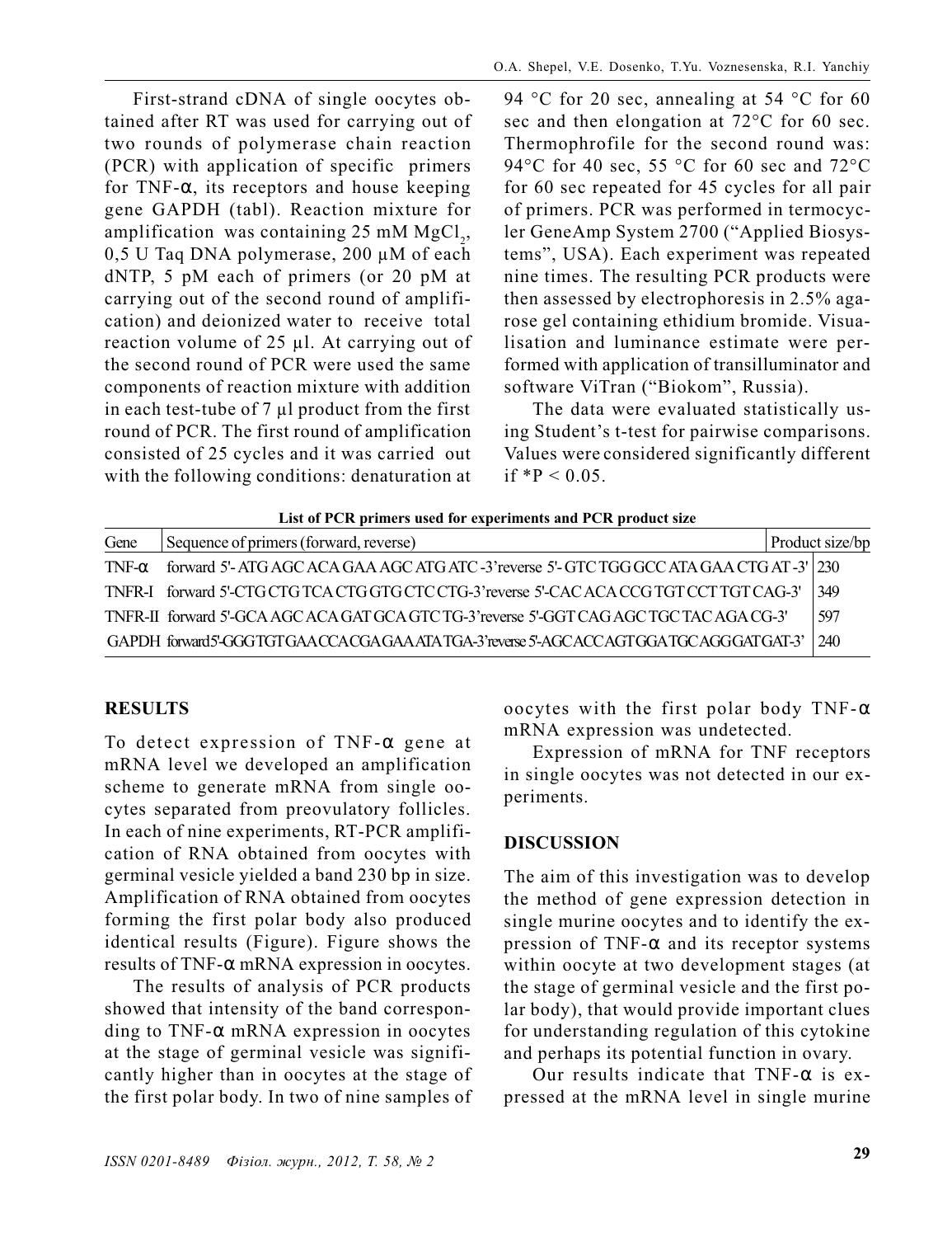oocytes at both stages of their development. TNF-α mRNA expression in oocytes at the stage of germinal vesicle was significantly higher than in oocytes at the stage of the first polar body.

TNF-α expression decrease in the first polar body oocytes can be explained by sufficient quantity of the synthesised protein due to higher expression of its gene at the stage of germinal vesicle. However it is only hypothesis as we measured cytokine mRNA and not its protein, but transcription and translation of cytokines are independently regulated, therefore mRNA detection might not mirror cytokine production. We suggest also that the difference in TNF-α gene expression between two stages of oocyte development means that TNF- $\alpha$  has paracrine action on meiotic resumption that requires further research. At the same time our early results have indicated that TNF- $\alpha$  in high concentrations (relevant for inflammatory processes) exerts an inhibitory influence on meiotic maturation both in denuded oocytes and in cumulus oocyte complex [17].



Expression of TNF- $\alpha$  mRNA in single murine oocytes at different stages of meiotic maturation. A. Electrophoresis of PCR products of GAPDH gene: lanes  $1-5$  – oocytes with germinal vesicle; lanes  $6-10$  – oocytes with the first polar body. B. Electrophoresis of PCR products of TNF- $\alpha$  gene: lanes 1-5 – oocytes with germinal vesicle; lanes 6- $10 - \text{ocytes with the first polar body.}$  C. Relative level of TNF- $\alpha$  mRNA / GAPDH mRNA expression in single murine oocytes

We have not detected the expression of TNF-receptors in single oocytes at the mRNA level. At the same time other scientists detected TNFR-II expression in human oocytes by RT-PCR, but not in single cells [14] and expression of both TNF-receptors in murine oocytes by immunohistochemistry [6]. In our case the absence of TNF-receptor gene expression probably can be explained: 1) by using of different research methods; 2) by species features; 3) by various stages of oocyte development (in our studies we have used oocytes obtained from large preovulatory follicles); 4) by extremely small quantity of mRNA, which is generated as a result of gene activation. The lack of TNF-receptor gene expression results in reduced influence on oocyte during oogenesis. It has been observed that TNF-induced death of oocytes requires TNFR-II. This was demonstrated by the fact that TNF- $\alpha$  did not kill oocytes in TNFR-II<sup>-/-</sup> ovaries [6]. It is possible that TNF- $\alpha$  is produced by oocyte for activation of TNFreceptors on other cells (cumulus, granulosa), but not for influence on oocyte directly or TNF- $\alpha$  action on oocytes is realized by activation of other TNF-receptors.

## **CONCLUSION**

Thus our results indicate that  $TNF-\alpha$  is expressed at the mRNA level in single murine oocytes at both stages of their development. TNF- $\alpha$  mRNA expression in oocytes at the stage of germinal vesicle was significantly higher than in oocytes at the stage of the first polar body. We suggest that the difference in TNF- $\alpha$  mRNA expression between two stages of oocyte development means that  $TNF-\alpha$ could have effect on meiotic resumption (for example, through paracrine interactions between granulose cells and oocyte), but this assumption needs additional studies.

The work was supported with a grant "Fundamental bases of genomics and proteomics" of National Academy of Sciences of Ukraine.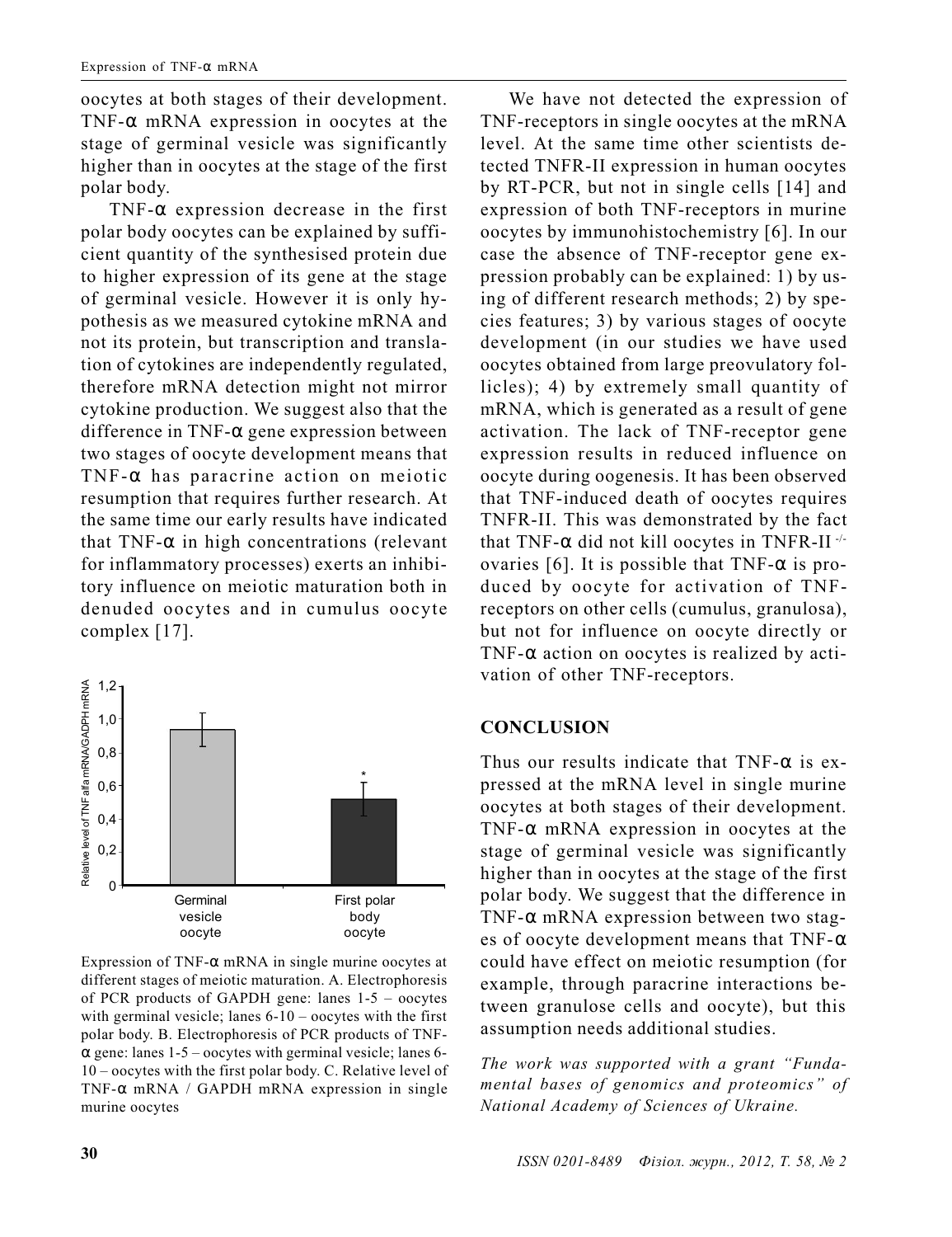#### О.А. Шепель, В.Є. Досенко, Т.Ю. Вознесенська. Р.І. Янчій

### АНАЛІЗ ЕКСПРЕСІЇ мРНК ФАКТОРА НЕКРОЗУ ПУХЛИН α ТА ЙОГО РЕЦЕПТОРІВ У ПООДИНОКИХ ООЦИТАХ МИШЕЙ ПІД ЧАС МЕЙОТИЧНОГО ДОЗРІВАННЯ: РЕЗУЛЬТАТИ ПОЛІМЕРАЗНОЇ ЛАНЦЮГОВОЇ РЕАКЦІЇ

Досліджено експресію мРНК фактора некрозу пухлин  $\alpha$ (ФНП- $\alpha$ ) та його рецепторів І і ІІ типу у поодиноких ооцитах на стадіях зародкового пухирця та метафази II (формування першого полярного тільця) у мишей лінії СВА методом полімеразної ланцюгової реакції. Виявлено експресію мРНК ФНП- $\alpha$ , але не його рецепторів, на обох стадіях вілновлення мейозу, при цьому в ооцитах із зародковим пухирцем її рівень був вірогідно вищим, ніж у клітинах з першим полярним тільцем, що вказує на можливу роль ФНП-α у мейотичному дозріванні. Отримані результати є важливими для розуміння молекулярних механізмів, які регулюють оогенез і фолікулогенез.

Ключові слова: фактор некрозу пухлин α, рецептори фактора некрозу пухлин «, ооцити, мейотичне дозрівання оопитів.

#### Е.А. Шепель, В.Е. Досенко, Т.Ю. Вознесенская, Р.И. Янчий

#### АНАЛИЗ ЭКСПРЕССИИ мРНК ФАКТОРА НЕКРОЗА ΟΠУΧΟЛЕЙ α И ЕГО РЕЦЕПТОРОВ В ЕДИНИЧНЫХ ООЦИТАХ МЫШЕЙ ВО ВРЕМЯ МЕЙОТИЧЕСКОГО СОЗРЕВАНИЯ: РЕЗУЛЬТАТЫ ПОЛИМЕРАЗНОЙ ЦЕПНОЙ РЕАКЦИИ

Исследовано экспрессию мРНК фактора некроза опухолей  $\alpha$  (ФНО- $\alpha$ ) и его рецепторов I и II типа в единичных ооцитах на стадиях зародышевого пузырька и метафазы II (формирование первого полярного тельца) у мышей линии СВА методом полимеразной цепной реакции. Обнаружена экспрессия мРНК ФНО-са, но не его рецепторов, на обеих стадиях возобновления мейоза, при этом в ооцитах с зародышевым пузырьком ее уровень был достоверно выше, чем в клетках с первым полярным тельцем, что указывает на возможную роль ФНО- с в мейотическом созревании. Полученные результаты являются важным звеном в понимании молекулярных механизмов, регулирующих оогенез и фолликулогенез.

Ключевые слова: фактор некроза опухолей α, рецепторы фактор некроза опухолей α, ооциты, мейотическое созревание ооцитов.

Ин-т физиологии им. А.А.Богомольца Национальной академии наук Украины

#### **REFERENCES**

- 1. Aoki F., Worrad D.M., Schultz R.M. Regulation of transcriptional activity during the first and second cell cycles in the preimplantation mouse embryo // Dev. Biol. - 1997. - 181. - P. 296-307.
- $2.$ Davidson E.H., Hough B.R. High sequence diversity in the RNS synthesized at the lampbrush stage of oogenesis // Proc. Natl. Acad. Sci. USA. - 1969. -  $N_2$  63. -P. 342-349.
- 3. Escobar M.L., Echeverria O.M., Sanchez-Sanchez L., Mendez C., Pedernera E., Vazquez-Nin GH. Analysis of different cell death processes of prepubertal rat oocytes in vitro // Apoptosis. - 2010. - 15,  $\mathbb{N}^2$  4. -P. 511-526.
- 4. Fiorenza M.T., Mangia F. Quantitative RT-PCR amplification of RNA in single mouse oocytes and preimplantation embryos // Biotechniques.  $-1998. -24$ ,  $N_2$  4. - P. 618-623.
- 5. Goncalves J.S., Vannucchi C.I., Braga F.C., Paula-Lopes F.F., Milazzotto M.P., Assumpcao M.E., Visintin J.A. Oestrogen and progesterone receptor gene expression in canine oocytes and cumulus cells throughout the oestrous cycle // Reprod. Domest. Anim. - $2009. - 44$  (Suppl 2). P. 239–242.
- 6. Greenfeld C.R., Roby K.F., Pepling M.E., Babus J.K., Terranova P.F., Flaws J.A. Tumor necrosis factor (TNF) receptor type 2 is an important mediator of TNF alpha function in the mouse ovary // Biol. Reprod. - $2007. - 76$ ,  $N_2$  2. - P. 224-231.
- 7. Jones G.M., Song B., Cram D.S., Trounson A.O. Optimization of a microarray based approach for deriving representative gene expression profiles from human oocytes // Mol. Reprod. Dev.  $-2007. -74$ , No 1. - P. 8-17.
- 8. Li S.S., Liu Y.H., Tseng C.N., Singh S. Analysis of gene expression in single human oocytes and preimplantation embryos // Biochem. Biophys. Res. Commun. -2006. - 340,  $N_2$  1. - P. 48-53.
- 9. Livingston T., Rich K., MacKenzie S., Godkin J.D. Glutathione content and antioxidant enzyme expression of in vivo matured sheep oocytes // Anim. Reprod. Sci.  $-2009 - 116$ , No 3-4.  $-$  P. 265-273.
- 10. Malcuit C., Trask M.C., Santiago L., Beaudoin E., Tremblay K.D., Mager J. Identification of novel oocyte and granulosa cell markers // Gene Expr. Patterns- $2009. - 9$ ,  $N_2$  6. - P. 404-410.
- 11. Marcinkiewicz J.L., Balchak S.K., Morrison L.J. The involvement of tumor necrosis factor-alpha (TNF) as an intraovarian regulator of oocyte apoptosis in the neonatal rat // Front. Biosci. - 2002. - № 7. - P. d1997-2005.
- 12. Marcinkiewicz J.L., Krishna A., Cheung C.M., Terranova P.F. Oocytic tumor necrosis factor alpha: localization in the neonatal ovary and throughout follicular development in the adult rat // Biol. Reprod. - $1994. - 50$ ,  $N_2$  6. - P. 1251-1260.
- 13. Monti M., Redi C. Oogenesis specific genes (Nobox,